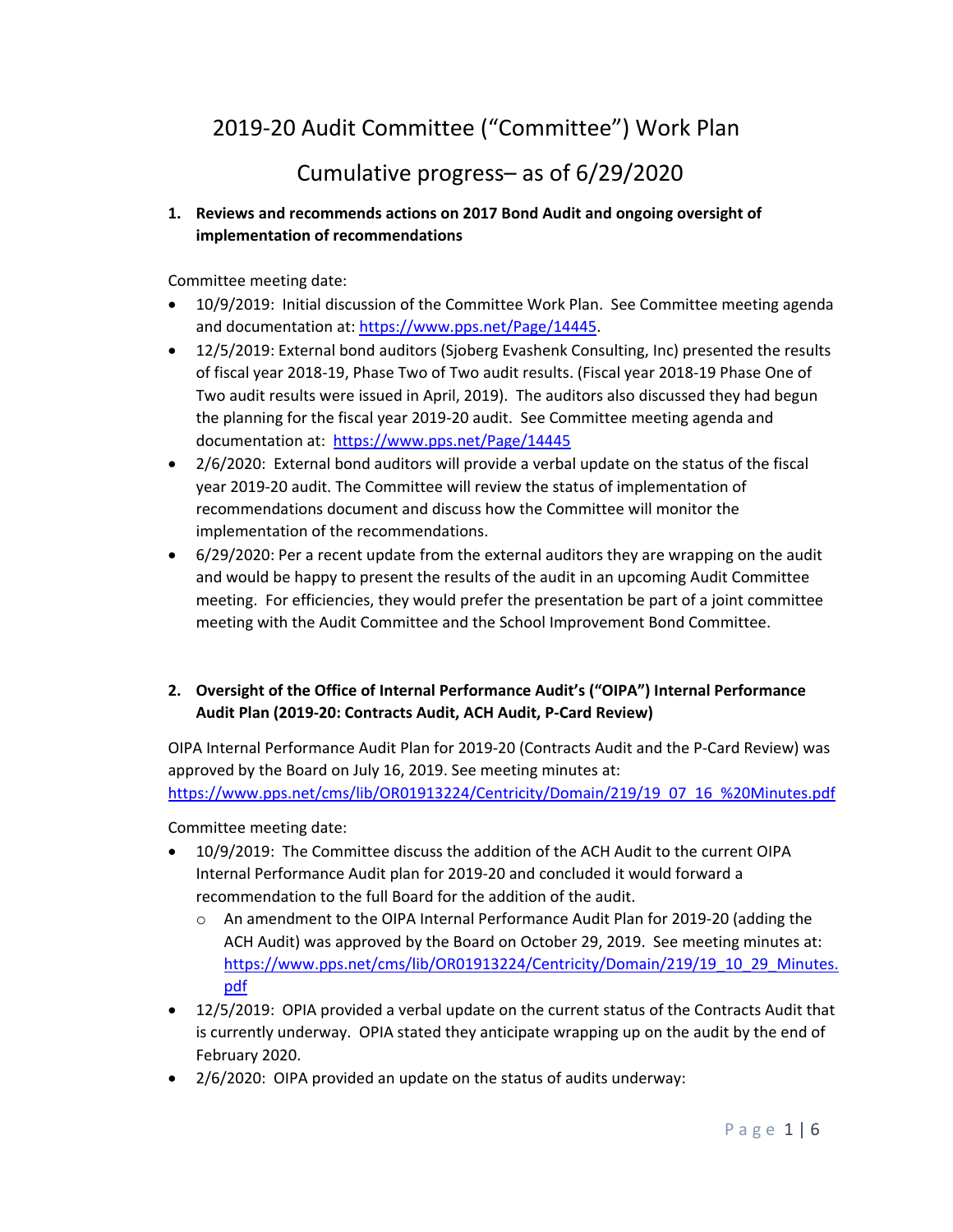- o Contracts Audit Update: The Committee can anticipate the audit report in early March 2020.
- o ACH Audit Update: The initial meeting with the District's finance department was held 2/5/2020 to discuss the ACH Audit. OIPA anticipates getting started on the planning incrementally throughout the month of February and an entrance conference to be held with the department in early March.
- o P‐Card Audit Update: The audit has not been started yet but will begin immediately following the ACH Audit.
- 6/29/2020: OIPA provided the below update on the status of the 2019‐20 Audit Plan.
	- o Contracts Audit: OIPA will present the results of the audit to the Committee in the meeting today (6/29/2020).
	- o ACH Audit: The audit is currently underway. OPIA anticipates the report will ready for the Committee to review by the end of August 2020.
	- $\circ$  P-Card Audit: The audit has not been started yet but will begin immediately following the ACH Audit.
- **3. Reviews and recommends actions on Annual Financial Audit (CAFR) and ongoing oversight of implementation of recommendations.**

Committee meeting date:

- 10/9/2019: Initial discussion of the Committee Work Plan. See Committee meeting agenda and documentation at: https://www.pps.net/Page/14445.
- 12/5/2019: External auditors discussed and presented the completed audit report for the fiscal year ended June 30, 2019. See documentation at: https://www.pps.net/Page/14445
- 2/6/2020: **Completed** Audit report was completed and discussed in last Meeting. No findings or recommendations were included in the audit report, as a result, no ongoing oversight of implementation of recommendations is necessary at this time.
- 6/29/2020 **Completed** Audit report was completed and discussed in December 2019 Committee meeting. No findings or recommendations were included in the audit report, as a result, no ongoing oversight of implementation of recommendations is necessary at this time.

#### **4. Initiation and Support for the Office of Internal Performance Audit (OIPA)**

Committee oversight responsibilities for the initiation and support for the OIPA include the review, approval, and presentation of the following to the Board for final approval:

- PPS Internal Performance Audit Charter, and/or any amendments **Completed as of October 15, 2019**
- OIPA's annual Internal Performance Audit Plan for 2019‐20 **Completed as of October 29, 2019**
- Annual operating budget for the OIPA ‐ Outstanding
- The Auditor's annual performance evaluation Outstanding
- Written audit reports, including findings and recommendations ‐ Outstanding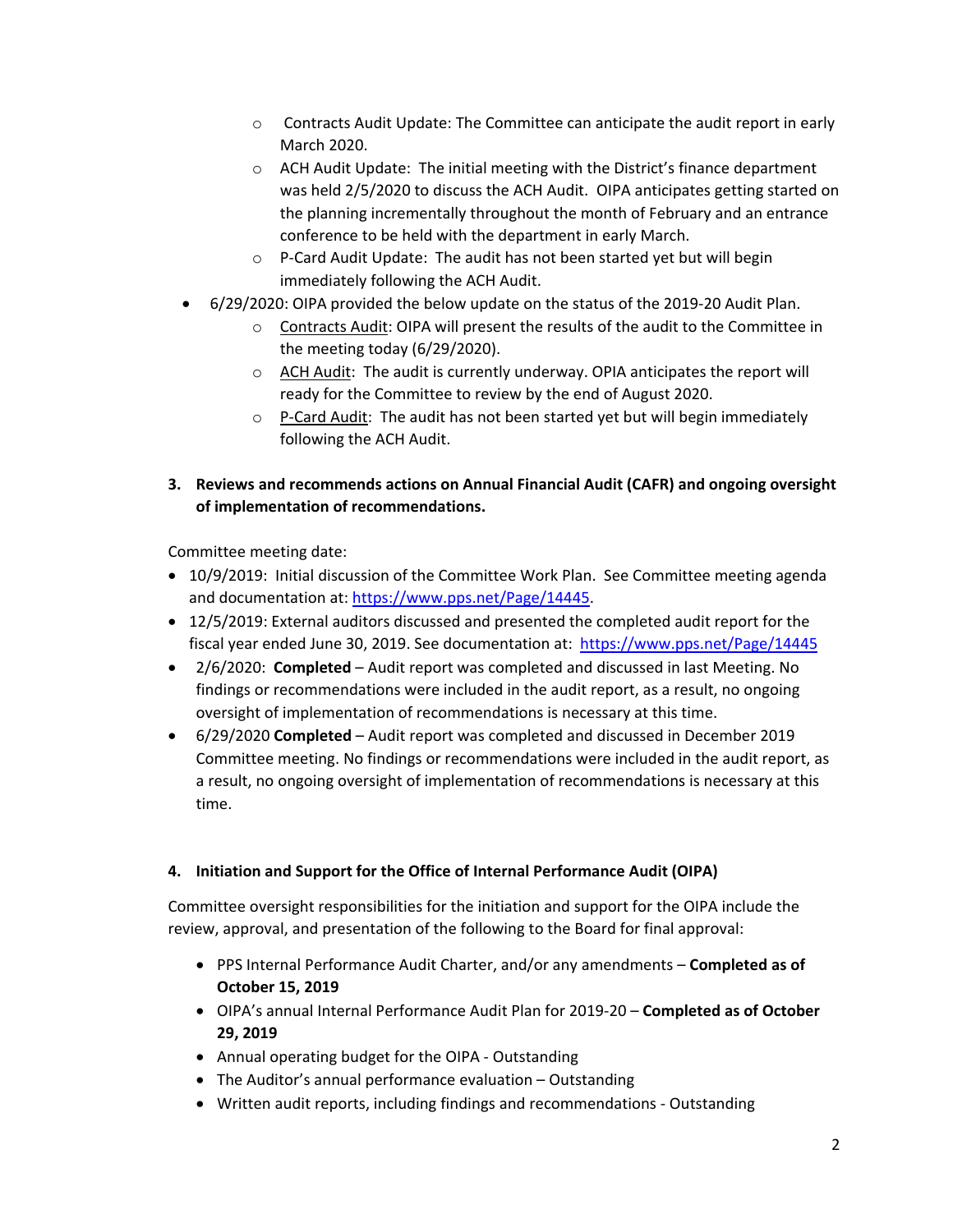Ongoing oversight of the implementation of recommendations until recommendations are implemented by Management. – Outstanding

Committee meeting date:

10/9/2019

- PPS Internal Performance Audit Charter, and/or any amendments Discussion about the presentation of the final audit charter to the Board on 10/15/2019.
	- o The PPS Internal Performance Audit Charter was approved by the Board on October 15, 2019. See meeting minutes at: https://www.pps.net/cms/lib/OR01913224/Centricity/Domain/219/19\_10\_15\_Minut es.pdf
- OIPA's annual Internal Performance Audit Plan for 2019‐20 Discussion of the addition of the ACH Audit to the current OIPA Internal Performance Audit plan for 2019‐20 and concluded it would forward a recommendation to the full Board for the addition of the audit.
	- o An amendment to the OIPA Internal Performance Audit Plan for 2019/20 (adding the ACH Audit) was approved by the Board on October 29, 2019. See meeting minutes at:

https://www.pps.net/cms/lib/OR01913224/Centricity/Domain/219/19\_10\_29\_Min utes.pdf

- Annual operating budget for the OIPA Not discussed in the 10/9/2019 Audit Committee meeting.
- The Auditor's annual performance evaluation Discussed the auditor goals (performance expectation for the auditor). It was determined the key responsibilities identified in the position description for the Senior Internal Performance Auditor would be used as the performance expectations for the auditor. See Audit Committee meeting agenda and documentation at: https://www.pps.net/Page/14445.
- Written audit reports, including findings and recommendations Not discussed in the 10/9/2019 Audit Committee meeting.
- Ongoing oversight of the implementation of recommendations until recommendations are implemented by Management. – Not discussed in the 10/9/2019 Audit Committee meeting.

## 12/5/2019

- PPS Internal Performance Audit Charter, and/or any amendments **Completed as of October 15, 2019** – no discussion in the 12/5/2019 Audit Committee meeting.
- OIPA's annual Internal Performance Audit Plan for 2019‐20 **Completed as of October 29, 2019 –** No discussion of any change to the approved audit plan in the 12/5/2019 Audit Committee meeting.
- Annual operating budget for the OIPA Not discussed in the 12/5/2019 Audit Committee meeting.
- The Auditor's annual performance evaluation Not discussed in the 12/5/2019 Audit Committee meeting.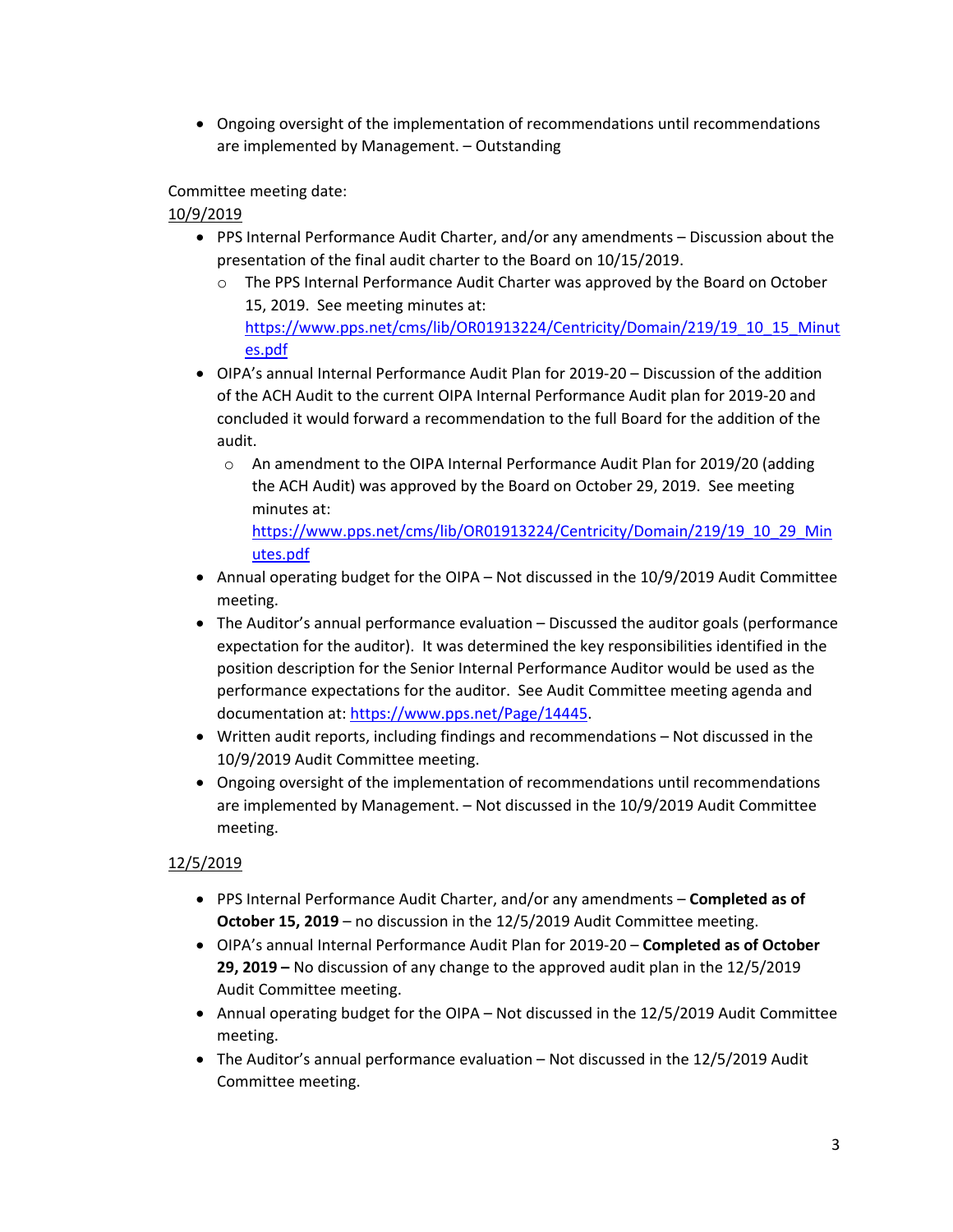- Written audit reports, including findings and recommendations Not discussed in the 12/5/2019 Audit Committee meeting.
- Ongoing oversight of the implementation of recommendations until recommendations are implemented by Management. – Not discussed in the 12/5/2019 Audit Committee meeting.

#### 2/6/2020

- PPS Internal Performance Audit Charter, and/or any amendments **Completed as of October 15, 2019** – No planned discussion in the 2/6/2020 Audit Committee meeting.
- OIPA's annual Internal Performance Audit Plan for 2019‐20 **Completed as of October 29, 2019 –** No planned discussion of any changes to the approved audit plan in the 2/6/2020 Audit Committee meeting.
- Annual operating budget for the OIPA Outstanding: – Committee to discuss the OIPA budget ask for 2020‐21 emailed to Committee members on 1/16/2020. OIPA will also discuss with the Committee options related to a Hotline.
- The Auditor's annual performance evaluation Outstanding: No planned discussion in the 2/6/2020 Audit Committee meeting.
- Written audit reports, including findings and recommendations Outstanding: No planned discussion in the 2/6/2020 Audit Committee meeting.
- Ongoing oversight of the implementation of recommendations until recommendations are implemented by Management. – Outstanding: No planned discussion in the 2/6/2020 Audit Committee meeting.
- OIPA's annual Internal Performance Audit Plan OIPA will also discuss the progress on the risk assessment that is underway that will inform the draft audit plan proposal for the 2020‐21 year.‐ ETA on presentation of draft to the Audit Committee is a June 4, 2020.
- Status of the stand up and administrative infrastructure of the OIPA ETA on presentation to the Audit Committee is April 2, 2020.

## 6/29/2020

The below update was provided to the Committee in the 6/29/20 Committee meeting.

- Annual operating budget for the OIPA The Committee discussed the OIPA budget for the 2020‐21 in the February 2020 meeting. The option to create a Hotline was discussed and it was determined not to move forward with the Hotline in the 2020‐21 school year. Per discussion with the Committee OIPA will continue to gather information about the hotline during the 2020‐21 fiscal year and reconsider a hotline in the 2021‐22 budget request.
	- o OIPA staff participated in the District's Work Share program that included a salary reduction of 20% through the end of July 2020.
	- o There are no currently proposed budget cuts to OIPA for the 2020‐21 school year.
- Risk Assessment and Audit Plan for the 2020‐21 school year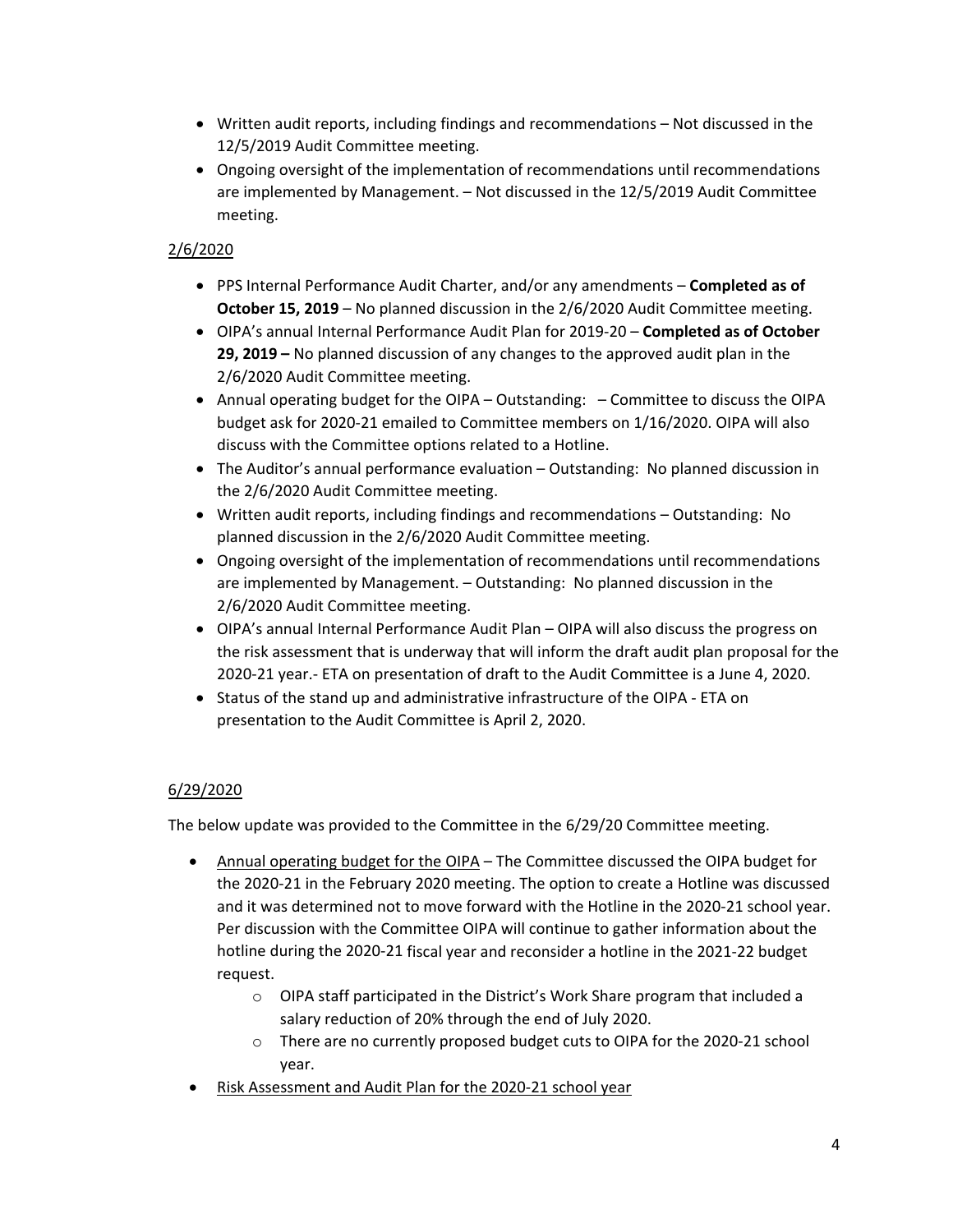OIPA is currently gathering input for the risk assessment from a variety of PPS stakeholders, Board members, District leadership and PPS staff. In addition to input from PPS stakeholders, OIPA will include risks identified by the Secretary of State's Audit report as well as any other risks identified by OIPA into the following risk categories:

**PPS Vision Risks**: Any risks identified that would impact the District's ability to achieve the PPS Vision. This category is very broad and intended to capture any risks they may not fall into one of the other risk categories.

**Reputational Risks**: Any risks that may negatively affect public perception of PPS and/or PPS reputation.

**Financial Risks**: Any risks that may lead to a loss of resources that would be needed to run operations and serve students.

**Compliance Risks**: Any risks related to a violation of PPS policies, state and federal laws, rules and regulation.

**IT Risks**: Any risks related to the security of PPS data.

**Health and Safety Risks**: Any risks related to the health and safety of PPS students and facility.

**RESJ Risks**: Any risk related to racial equity and social justice.

#### Next steps:

Once OIPA obtains input from PPS stakeholders OIPA will assess the level of risks identified in each of the categories and use that information to inform the drafting of the proposed audit plan for the 2020‐21 school year.

OIPA plans to provide the Committee with a proposed Audit Plan for review and feedback by the end of August 2020.

NOTE: If you have any PPS stakeholders you would like to ensure OIPA obtains input from, please email contact information to Janise Hansen: jhansen2@pps.net

Annual performance evaluation for OIPA's Senior Internal Performance Auditor:

The initial drafting of the performance evaluation is currently underway by Committee member Director DePass. Once the draft is completed, it will be circulated to the Committee members for review and feedback. Once the draft has been reviewed and approved an executive session will be schedule to share the results of the evaluation with OIPA's Senior Internal Performance Auditor.

#### **5. Reviews District response to Secretary of State ("SOS") Audit (Board and Management)**

Committee meeting date: